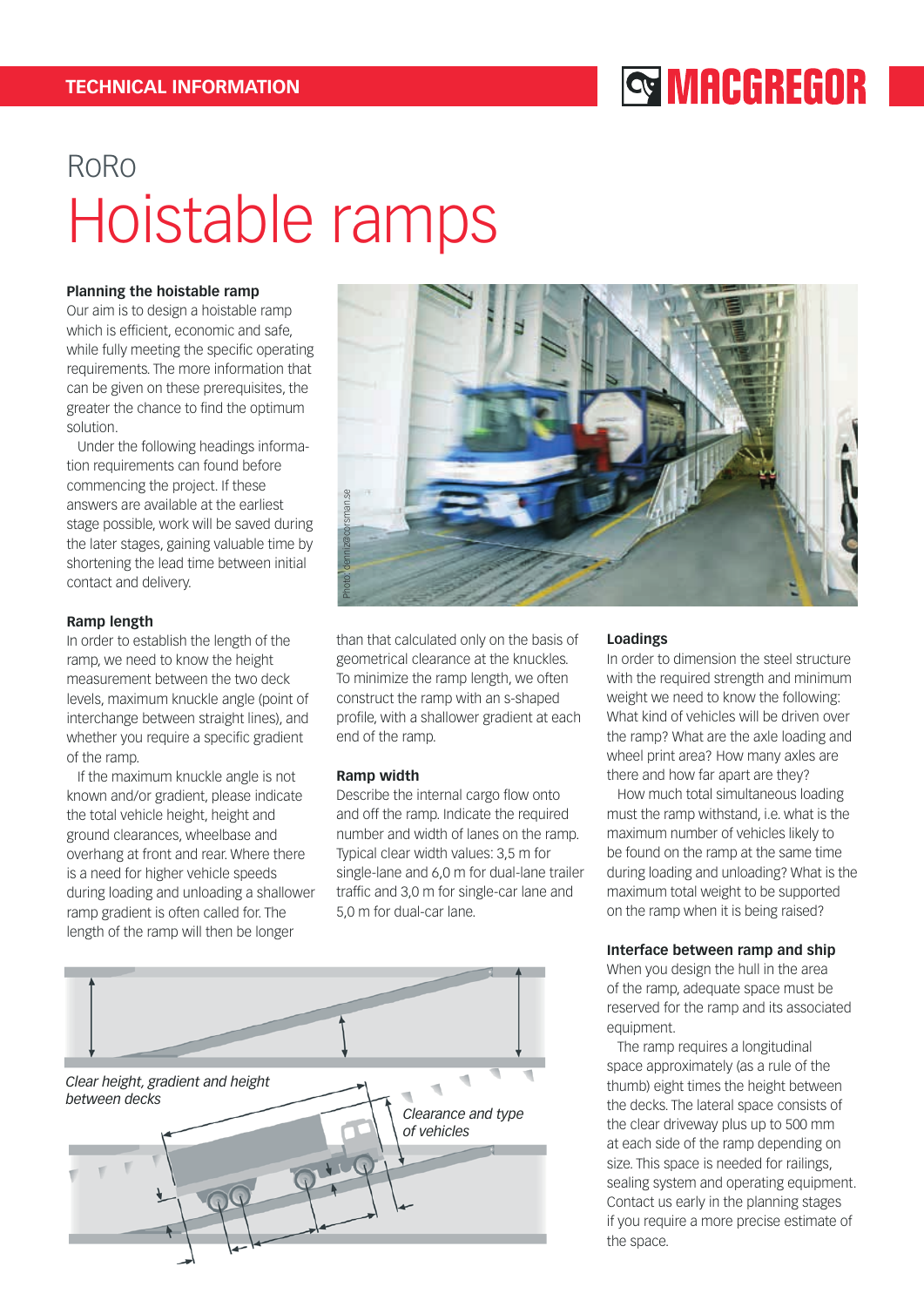

*Reserve space for ancillary ramp equipment*

#### **Hydraulic capacity**

The determining factors in the dimensioning of the capacity of the hydraulic system are the size of the ramp, total load when raising, and the required speed of opening and closing.

 A typical time for opening or closing is 2 to 5 minutes, excluding opening and closing of the securing devices. The shorter the time, the more costly the required hydraulics.

 Clearly, there is also a limit to the technical feasibility. An indication should be given of the maximum and minimum ambient temperatures in which the hydraulic system is to operate.

#### **Regulatory bodies**

Please specify which demands are to be met by the equipment. In other words, which classification societies, national authorities and other regulations (e.g. IMO) are to be satisfied.

 Normally, the ramp is classified as a part of the ship's deck. Let us know if you also require a lifting gear certificate.

#### **Options**

On the right we show the equipment or accessories which require your decision, also optional equipment which may be added to the ramp.

 These should be studied point by point when making an initial evaluation, based upon the particular operating conditions.

#### **Ramp arrangement options**

A one-piece ramp is the natural choice. Choose between three hinge locations: hinged at one end on the upper deck (a), or on the lower deck (b), or hinged at both ends on the upper deck where



you can easily switch between the two locations (c).

When the clear height on the ramp is less than that dictated for the lower deck, a two-piece ramp is often the best solution (d).

The opening is smaller and the support pillars may be omitted. The ramp may in all different configurations be equipped with or prepared for installation of drencher-piping and electric lightning.





#### **Sealing options**

There are three alternatives – no sealing, watertight sealings or gastight sealing. On request, the sealings can also be combined with fire protection; the seal will then be of fire-retardent material.

## **Control options**

Two different systems are available, manual and automated.

- **• Automated control system** Whereby pressing and holding a single button will initiate and complete the whole opening or closing sequence.
- **• Manual control system** Each step in the operation is controlled by hand-operated hydraulic valves.

The greater the degree of system automation, the easier and faster the operation. An automated system will be particularly cost effective on shorter runs where there is a need for faster loading and unloading. The manual control system is in practice restricted to simple ramps: non-tight and of low degree of complexity.

## **Operating options**

Two different systems are available:

- • Direct hydraulic/electric cylinders
- Wires by hydraulic/electric jigger-winch

The normal choice involves wire ropes anchored at the deck head and operated by hydraulic/electric jigger-winch mounted within the ramp structure.

To accommodate transverse forces during operation, the ramp is guided by ship-mounted guides. For a ramp less than around 30 meters in length, choose hydraulic/electric cylinders acting directly on the ramp. This is the most cost effective and reliable solution provided that there is sufficient space. When the ramp is longer than 30 m or so, choose wire ropes operated by jigger-winch.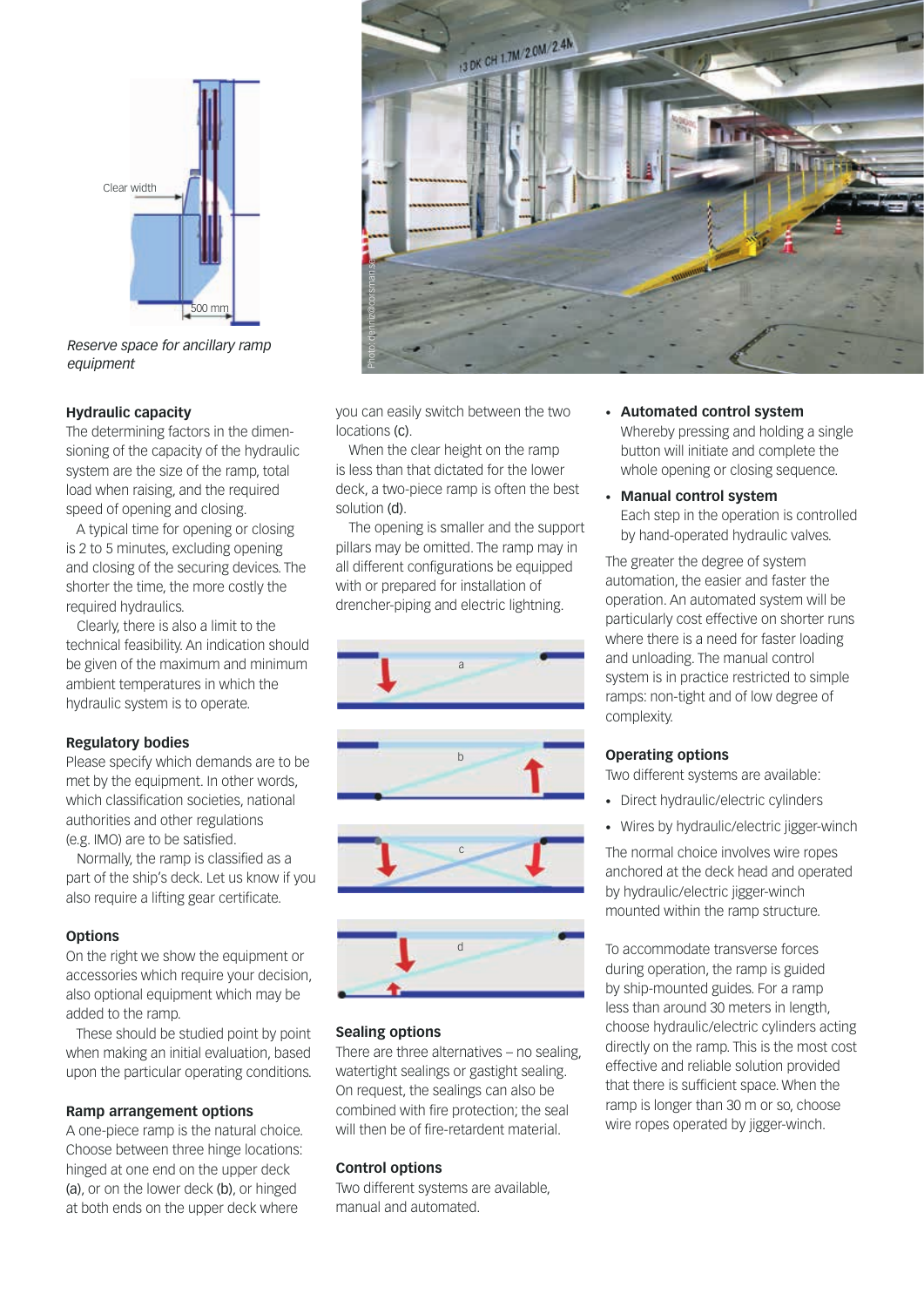### **The main section of the ramp**

There are two types of steel structure. For short ramps and low loads you should choose a steel structure with girders below the top plate and separate railings. For long ramps and high loads, choose a steel structure with high side girders which also serve as railings.

## **Handrail options**

Handrails are available in three versions which can all be combined on the same ramp.

- • Fixed to the ramp.
- Portable and stowed on board during the voyage.
- • Automatically foldable into a recess alongside the ramp when it is in the closed position.

The simplest and most cost effective version is the fixed one.

However, if handrails might impede the cargo, equipment or gangways, the portable or automatically foldable version is the natural choice.



*Steel structure with high side girders*



*Steel structure with girders below the top plate*

#### *Automatically foldable handrails*



#### *Fixed handrails*







Three main anti-slip systems are available.

- 1) Welded square bars in a herringbone or straight pattern provide a robust skidresistant but with an uneven surface.
- 2) The second alternative is polyurethane resin based anti-slip system dressed with high-grade abrasion resistant aggregates, which provides a high friction and an even surface.
- 3) The third alternative is anti-slip paint consisting of epoxy paint dressed with resistance friction material, which provides a surface suitable for light load such as private cars.
- 4) Expanded metal provides an even running surface with high friction at lower cost but the design is more prone to mechanical damage and wear, all of which may lead to higher maintenance costs.
- 5) The design of Nelson studs is robust and the running surface is even although the friction is lower than with the other types.



#### **Support options**

Supports are used for carrying the weight of the ramp plus load during loading and unloading. Two types are available. Fixed stools offer the simplest and best solution, provided that there is sufficient space and the cargo flow is not impeded. In all other cases, choose support links positioned at each side of the ramp, at mid-length and anchored to the deck head.



| Wires by jigger- | Support links |
|------------------|---------------|
|                  |               |
|                  |               |